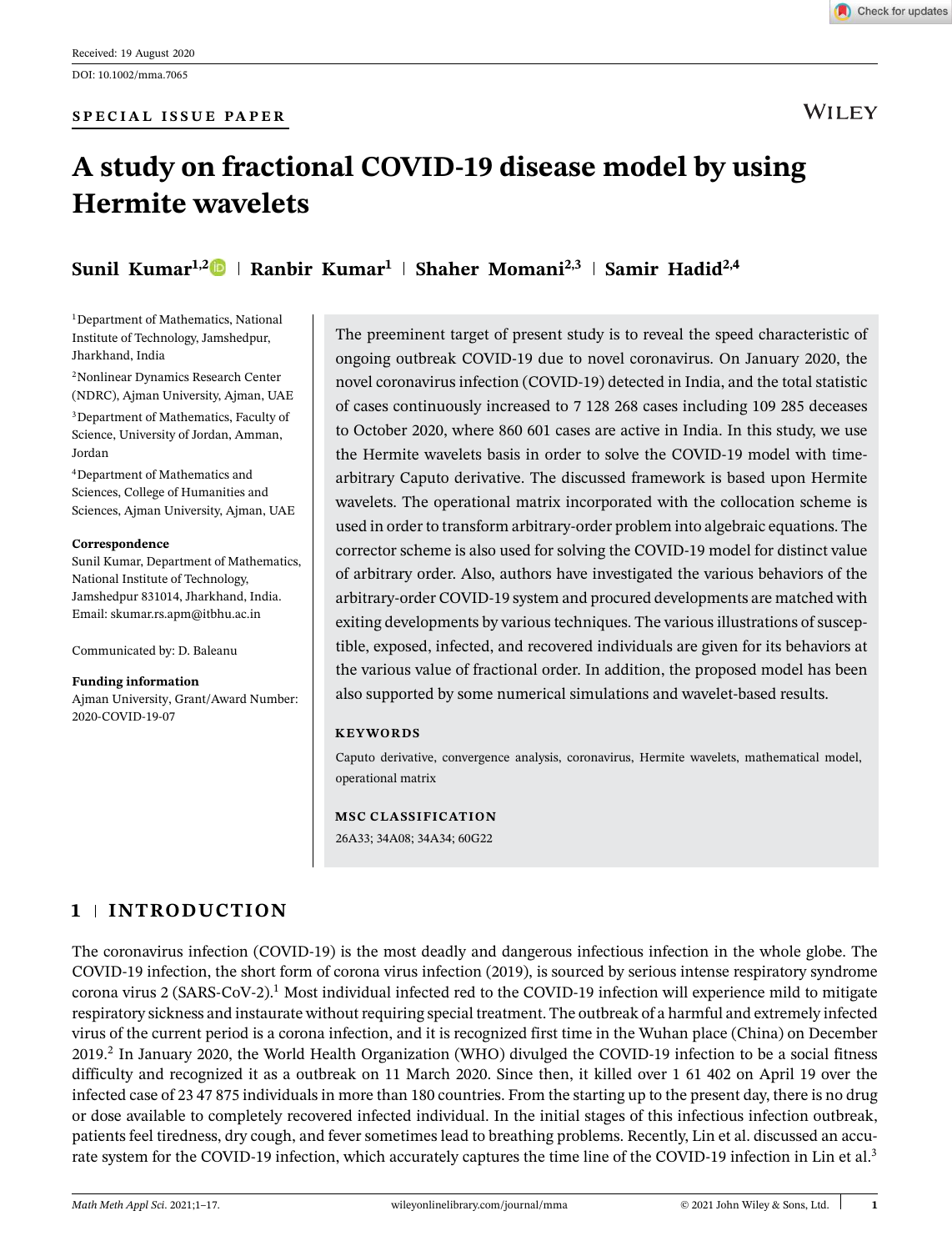In 2020, Chen et al.<sup>4</sup> discussed a mathematical system for reproducing the stage-based transmission of the COVID-19 infection. Recently, Khan et al. $^5$  formulated mathematical system to study on the COVID-19 infection. In maximum cases, the infected individuals have few same symptoms which combine dry cough (68*%*) and fever (88*%*). Few of the cases have symptoms that combine tissue and joint pain, fatigue, respiratory sputum manufacture, sore throat, and headache. The COVID-19 infection disperses at a broad intensity between individual in the close touch with infected individual. According to WHO, the most common incubation period areas to 1–14 days.<sup>6</sup> In 2020, many researchers devoted themselves to study about COVID-19 in previous studies.<sup>7-10,10</sup> The recorded cases of SARS-Cov-2, to 1 April 2020, till 18 April 2020, in India has been shown in Figure 1, and comparison between the number of recovered individual and number of deaths is displayed in Figure 2. Fractional calculus (FC) is dealing with the calculus of derivatives and integral of arbitrary-order real or complex.11-27

There has been a powerful development in fractional differential equations (FDEs) in last decades due to its popularity in distinct research areas of science and technology. FDEs have an advantage in modelling real-life phenomena because it will reduce the errors arising from the ignored parameters. There are numerous examples of the mathematical model, which are consists of FDEs. To mention some, FDEs are used in breast cancer,<sup>28</sup> hepatitis B virus,<sup>29</sup> and Nipah Virus.<sup>30</sup> The dengue model is discussed through FDEs in Kilicman and Hamdan,<sup>31</sup> and in Dubey et al.,<sup>32</sup> Baba and Ghanbari,<sup>33</sup> and Gao et al.<sup>34</sup> the food chain model, tuberculosis, and rubella, respectively.

In the present article, we are discussing the dynamics of the COVID-19 infection system recommended by Khan et al.<sup>5</sup> with time fractional Caputo derivative.

$$
\begin{cases}\n^C_{0}D_t^{\alpha}S(t) = \Delta - \lambda S - \frac{\varphi S(I+\beta A)}{N} - \gamma SQ, \\
^C_{0}D_t^{\alpha}\mathcal{E}(t) = \frac{\varphi S(I+\beta A)}{N} + \gamma SQ - (1-\theta)\delta \mathcal{E} - \theta \mu \mathcal{E} - \lambda \mathcal{E}, \\
^C_{0}D_t^{\alpha}I(t) = (1-\theta)\delta \mathcal{E} - (\sigma + \lambda)I, \\
^C_{0}D_t^{\alpha}A(t) = \theta \mu \mathcal{E} - (\rho + \lambda)A, \\
^C_{0}D_t^{\alpha}R(t) = \sigma I + \rho A - \lambda R, \\
^C_{0}D_t^{\alpha}Q(t) = \xi I + \zeta A - \eta Q,\n\end{cases}
$$
\n(1)

with primary conditions  $S(0) = \omega_1$ ,  $\mathcal{E}(0) = \omega_2$ ,  $\mathcal{I}(0) = \omega_3$ ,  $\mathcal{A}(0) = \omega_4$ ,  $\mathcal{R}(0) = \omega_5$  and  $\mathcal{Q}(0) = \omega_6$ , where  $\mathcal N$  is the overall population of individual. Again,  $\mathcal N$  divided into five subpart in the manner that susceptible individual  $S(t)$ , exposed individual  $\mathcal{E}(t)$ , infected (symptomatic) individual  $\mathcal{I}(t)$ , asymptotically infected  $\mathcal{A}(t)$ , and the recovered or the removed individual  $R(t)$ . The individual of the market or reservoir is stand for  $Q(t)$ .



**FIGURE 1** Plot of recovered people and number of deaths during 1 April–18 April 2020 in India [Colour figure can be viewed at wileyonlinelibrary.com]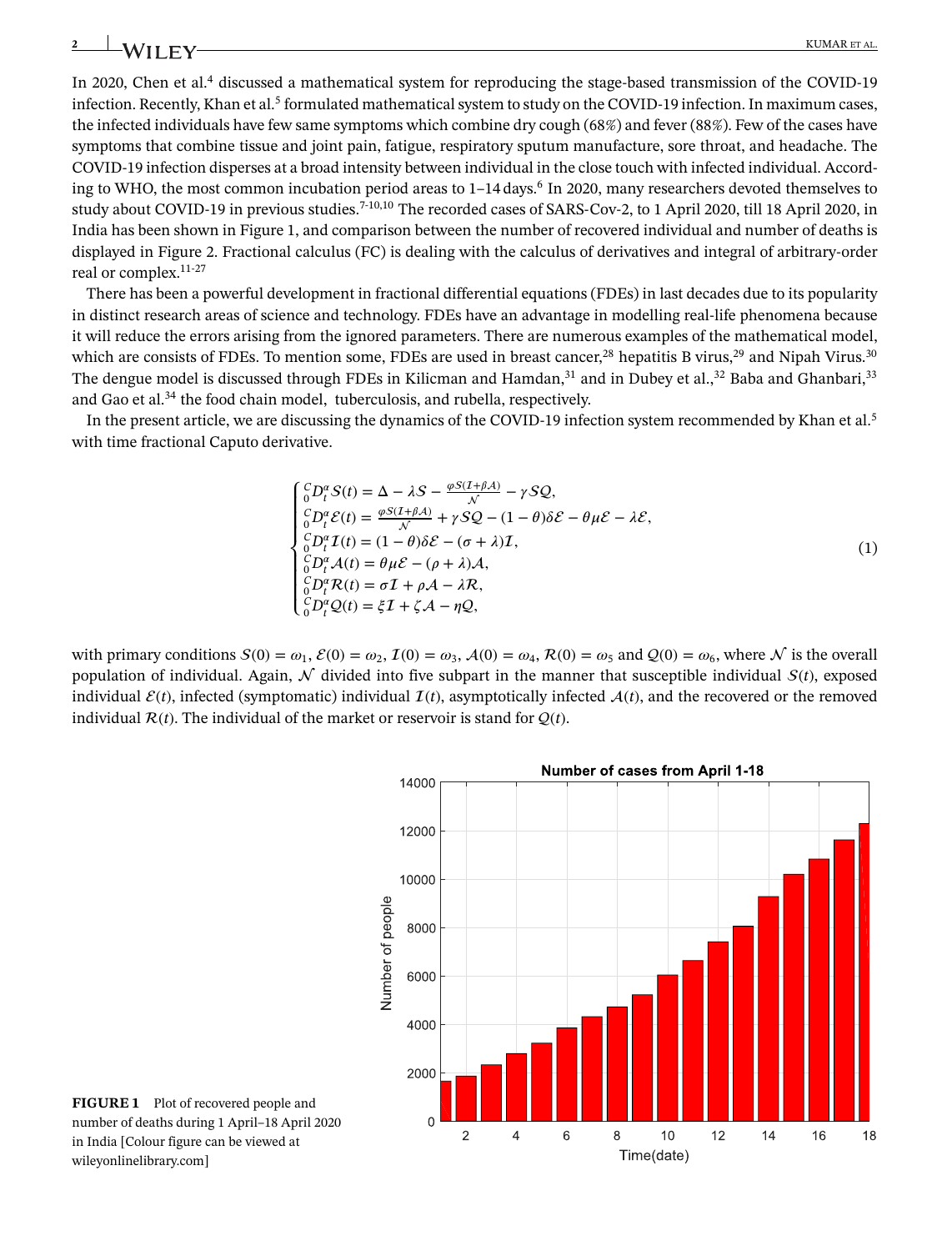

**FIGURE 2** Plot of recovered people and number of deaths during 1 April–18 April 2020 in India [Colour figure can be viewed at wileyonlinelibrary.com]

During the 1980s, wavelet analysis because of their outstanding application in image and signal processing became popular tools in many branches of science and engineering. More than that, speciality such as orthogonality, good localization of wavelets have attracted many researchers. Wavelets sanction the precise representation of variety of operator and functions.35,36 Therefore, wavelets have significant role in many fields like image processing, time frequency analysis, and signal processing.<sup>37</sup> Basis of wavelet is relatively incipient and has received attention for solving various types of FDEs. Legendre, Hermite, and Laguerre wavelets are used to solve FDEs in previous studies.38-41 The Bernoulli wavelet is used to solve coupled models of nonlinear arbitrary-order integro-DEs in Wang et al.<sup>42</sup> Recently, Kumar et al. have discussed Bernstein wavelets method for solving SIR epidemic.<sup>43</sup> There are some research articles on Hermite wavelets for solving FDEs.44,45 Best of our knowledge, there is not any article based on Hermite wavelets for solving Biological models in  $[0, t_l]$ . The work is set up as pursue; in part 2, we provide some basic essential explanations of FC. In Part 3, we construct the Hermite wavelets for arbitrary interval and also discussed the convergence analysis. We develop the operational for Hermite wavelets with the help of block pulse functions in Part 4. In Part 5, we use Hermite wavelets and Adams–Bashforth–Moulton (ABM) to solve the COVID-19 infection model. Numerical simulation and discussion are given in Part 6. Finally, achieving remarks are given in Part 7.

### **2 PRELIMINARIES**

There are some essential explanations of arbitrary derivative and integral in previous studies.<sup>46-48</sup>

**Definition 2.1.** The Riemann–Liouville (RL) integral operator of order  $\alpha$  is described as

$$
I_t^{\alpha} \Upsilon(t) = \begin{cases} \frac{1}{\Gamma(\alpha)} \int_0^t \frac{\Upsilon(\tau)}{(t-\tau)^{1-\alpha}} d\tau = \frac{1}{\Gamma(\alpha)} t^{\alpha-1} * \Upsilon(t), & \alpha > 0, t > 0, \\ \Upsilon(t), & \alpha = 0, \end{cases}
$$
(2)

where  $t^{\alpha-1*}\Upsilon(t)$  is the convolution product of  $t^{\alpha-1}$  and  $\Upsilon(t)$ .

**Definition 2.2.** Arbitrary-order derivative  $\alpha$  in the sense of Caputo's is described as

$$
{}_{0}^{C}D_{t}^{\alpha}\Upsilon(t)=\left\{\frac{1}{\Gamma(n-\alpha)}\int_{0}^{t}\frac{\Upsilon^{(n)}(\tau)}{(t-\tau)^{\alpha+1-n}}d\tau,\ n-1<\alpha\leq n,\ n\in N.\right\}
$$
(3)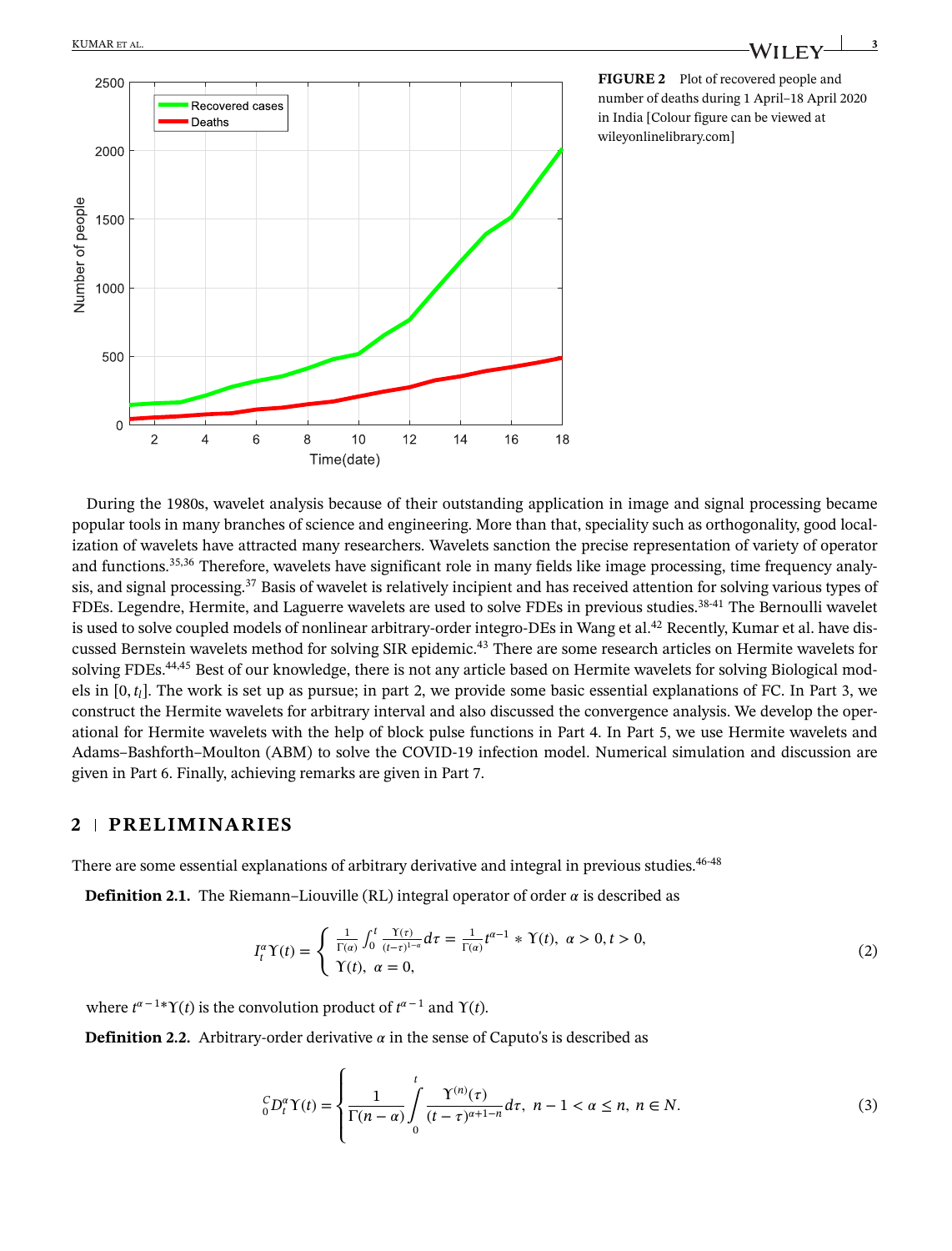## **3 HERMITE WAVELETS FUNCTION AND ITS PROPERTIES**

0(*t*) =1*,*

Let k, M be positive integer. The Hermite wavelets  $\psi_{nm}(t)$  for  $n=1,2,3,...,2^{k-1}$  and  $m=0,1,2,...,M-1$  are described on the interval  $[0, t_l)$  as

$$
\psi_{nm}(t) = \begin{cases} \frac{2^{\frac{k+1}{2}}}{\sqrt{\pi}} \mathcal{H}_m\left(\frac{2^k}{t_l}t - 2n + 1\right), & \text{if, } \frac{2n-2}{2^k}t_l \le t < \frac{2n}{2^k}t_l, \\ 0, & \text{otherwise,} \end{cases} \tag{4}
$$

where  $\mathcal{H}_m(t)$  is the well-known Hermite polynomial of degree *m* with respect to the weight function  $w(t) = \sqrt{1-t^2}$  on the real line  $\mathbb R$  and fulfill the following recurrence relation.

$$
H_0(t) = 1,
$$
  
\n
$$
H_1(t) = 2t,
$$
  
\n
$$
H_{m+2}(t) = 2tH_{m+1}(t) - 2(m+1)H_m(t).
$$

Let  $\Omega_{k,M}$  be the space spanned by Hermite wavelets for  $\psi_{nm}$ , that is,  $\Omega_{k,M}$  = span {  $\psi_{1,0},\psi_{2,0},~\ldots~,\psi_{2^{k-1},0},\psi_{1,1},~\ldots~,\psi_{2^{k-1},1},\psi_{2,2}$ , *...* ,  $\psi_{2^{k-1},2}$ , *...* ,  $\psi_{2^{k-1},M}$  ⊆L<sup>2</sup>(0, 1). Let Υ be an arbitrary element in *L*<sup>2</sup>(0, 1). Then, Υ has particular perfect approximation out of  $Ω<sub>k</sub>, *M*$  in the manner that  $γ<sub>0</sub>∈ Ω<sub>k</sub>, *M*$ ,

$$
\forall \zeta \in \Omega_{k,M}, \qquad ||Y - Y_0|| \le ||Y - \zeta||.
$$

Since  $\Upsilon_0 \in \Omega_{k,M}$  is the particular perfect approximation, then there exists particular coefficients  $\Lambda_{1,0}, \Lambda_{2,0}, \ldots$  $\Lambda_{2^{k-1},0}, \Lambda_{1,1}, \ldots, \Lambda_{2^{k-1},1}, \Lambda_{2,2}, \ldots, \Lambda_{2^{k-1},2}, \ldots, \Lambda_{2^{k-1},M}$  in the manner that

$$
\Upsilon(t) \simeq \Upsilon_0(t) = \sum_{n=1}^{2^{k-1}M-1} \Lambda_{nm} \psi_{nm}(t) = \Lambda^T G,
$$
\n(5)

where Λ and *G* vectors are defined as

 $\Lambda^T=[\Lambda_{1,0},\Lambda_{2,0},\ldots,\Lambda_{2^{k-1},0},\Lambda_{1,1},\ldots,\Lambda_{2^{k-1},1},\Lambda_{2,2},\ldots,\Lambda_{2^{k-1},2},\ldots,\Lambda_{2^{k-1},M}]$ 

and

$$
G^{T} = [\psi_{1,0}, \psi_{2,0}, \ldots, \psi_{2^{k-1},0}, \psi_{1,1}, \ldots, \psi_{2^{k-1},1}, \psi_{2,2}, \ldots, \psi_{2^{k-1},2}, \ldots, \psi_{2^{k-1},M}].
$$

Choosing  $k = 2$ ,  $M = 4$ , and the collocation points as  $t_i = 2i - 1/2\hat{m}$ ,  $i = 1, 2, ..., \hat{m} = 2^{k-1}M$ , we obtained the Hermite wavelets matrix as

$$
\Phi_{8\times 8}=\left(\begin{array}{cccccccc}1.5958&1.5958&1.5958&0&0&0&0\\0&0&0&0&1.5958&1.5958&1.5958&1.5958\\-2.3937&-0.7979&0.7979&2.3937&0&0&0&0\\0&0&0&0&-2.3937&-0.7979&0.7979&2.3937\\0.3989&-2.7926&-2.7926&0.3989&0&0&0&0\\0&0&0&0&0.3989&-2.7926&-2.7926&0.3989\\9.6245&2.1443&-4.9369&-9.2255&0&0&0&0\\0&0&0&0&10.0234&-0.6483&-7.7295&-8.8266\end{array}\right).
$$

#### **3.1 Convergence analysis of Hermite wavelets approximation**

**Theorem 3.1.** *Let*  $Y(t) \in L^2[0, t_1]$  be the function and  $Y_0(t) \in \Omega_{k,M}$  is the approximation of  $Y(t)$  then

$$
||\epsilon_{\Upsilon}|| = ||\Upsilon(t) - \Upsilon_0(t)|| < \frac{B t_1^{\frac{2M+1}{2}}}{M! \sqrt{2M+1}}.
$$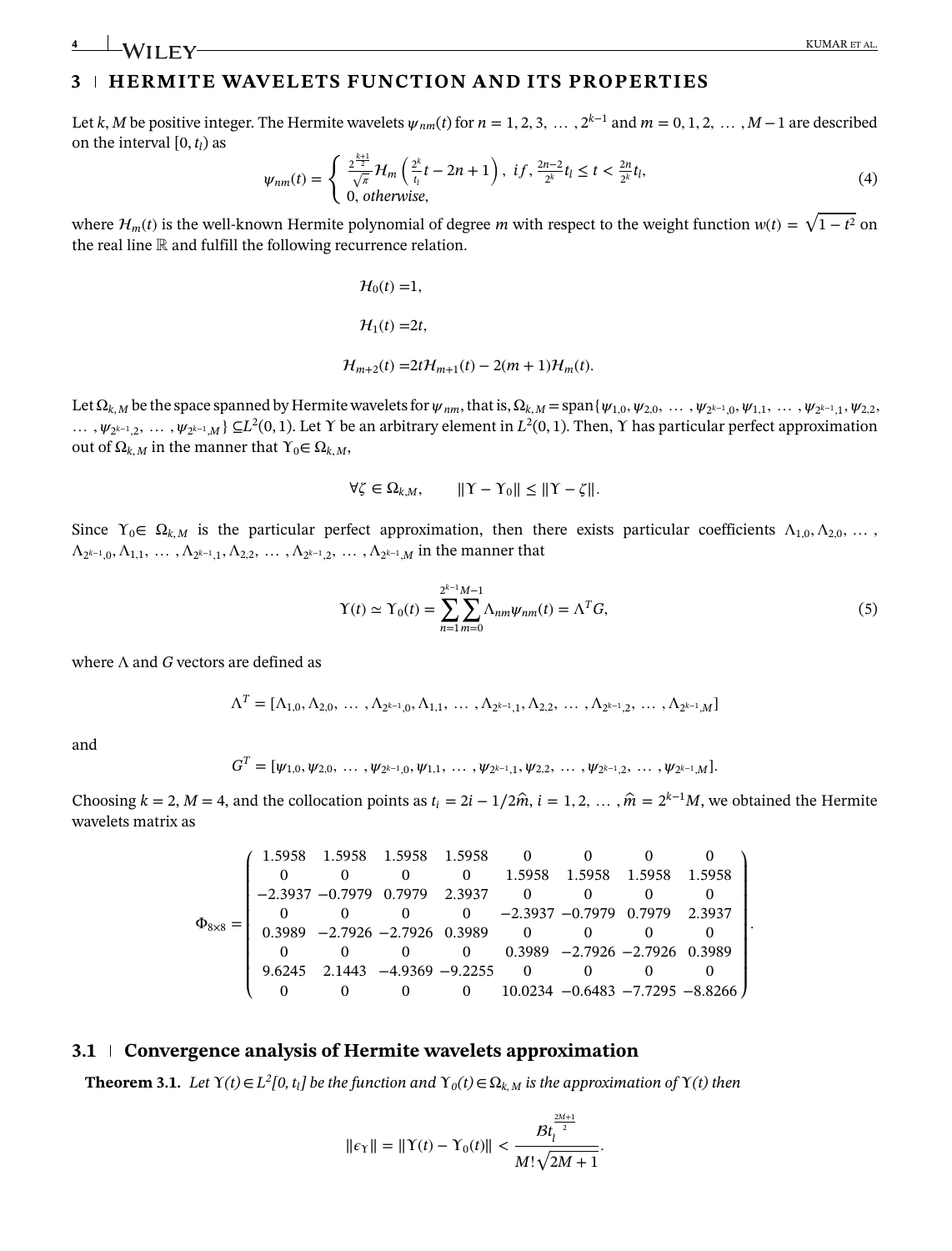*Proof.* Let  $Y^{(i)}(t)$  be the continuous function, where  $i = 0, 1, 2, ...$  *M*. Then there exist  $B \in \mathbb{N}$  such that

$$
\Upsilon^{(i)}(t) < \mathcal{B}, \ \forall \ t \in [0, t_l].
$$

Then by Taylor′ s formula

$$
\Upsilon(t) = \sum_{i=0}^{M-1} \frac{\Upsilon^{i}(0)t^{i}}{i!} + \frac{\Upsilon^{(M)}(\xi)}{M!} t^{M}, \text{ where } \xi \in [0, t_{l}].
$$

Since,  $\{\psi_{nm}(t)\}\$ is the family of piecewise function. As  $\Omega_{k,M} = span\{\psi_{nm}(t)\}\$ , therefore

$$
\sum_{0}^{M-1} \frac{\Upsilon^{(i)}(0) t^i}{i!} \in \Omega_{k,M},
$$

as  $Y_0(t)$  is the favorite approximation of  $Y(t)$  out of  $\Omega_{k,M}$ , then

$$
||\epsilon_{\Upsilon}|| = ||\Upsilon(t) - \Upsilon_{0}(t)||
$$
\n
$$
\leq \left||\Upsilon(t) - \sum_{0}^{M-1} \frac{\Upsilon^{(i)}(0)t^{i}}{i!} \right||
$$
\n
$$
= \left||\frac{\Upsilon^{(M)}(\xi)t^{M}}{M!} \right||
$$
\n
$$
= \left(\int_{0}^{t_{i}} \left(\frac{\Upsilon^{(M)}(\xi)t^{M}}{M!}\right)^{2} \right)^{\frac{1}{2}}
$$
\n
$$
< \left(\frac{B^{2}t_{l}^{2M+1}}{(M!)^{2}(2M+1)}\right)^{\frac{1}{2}}
$$
\n
$$
= \frac{Bt_{l}^{\frac{2M+1}{2}}}{M!\sqrt{2M+1}}
$$

where  $t_l \in \mathbb{N}$  is the fixed number and when *M* is sufficiently large then  $||\epsilon_\Upsilon|| \rightarrow 0$ . Hence, Hermite wavelets approximation is convergent. approximation is convergent.

#### **4 HERMITE WAVELETS OPERATIONAL MATRIX**

In the following section, the Hermite wavelets operational matrix for integer-order integration and fractional-order integration, respectively, are obtained. These operational matrices play vital role in the proposed method for solving the problem.

#### **4.1 The BPFs**

The block pulse functions (BPFs) defined over the interval  $[0, t_l)$  as

$$
b_j(t) = \begin{cases} 1, & \text{if } j, \frac{j t_l}{\hat{m}} \le t < \frac{(j+1)t_l}{\hat{m}}, \\ 0, & \text{otherwise}, \end{cases} \tag{6}
$$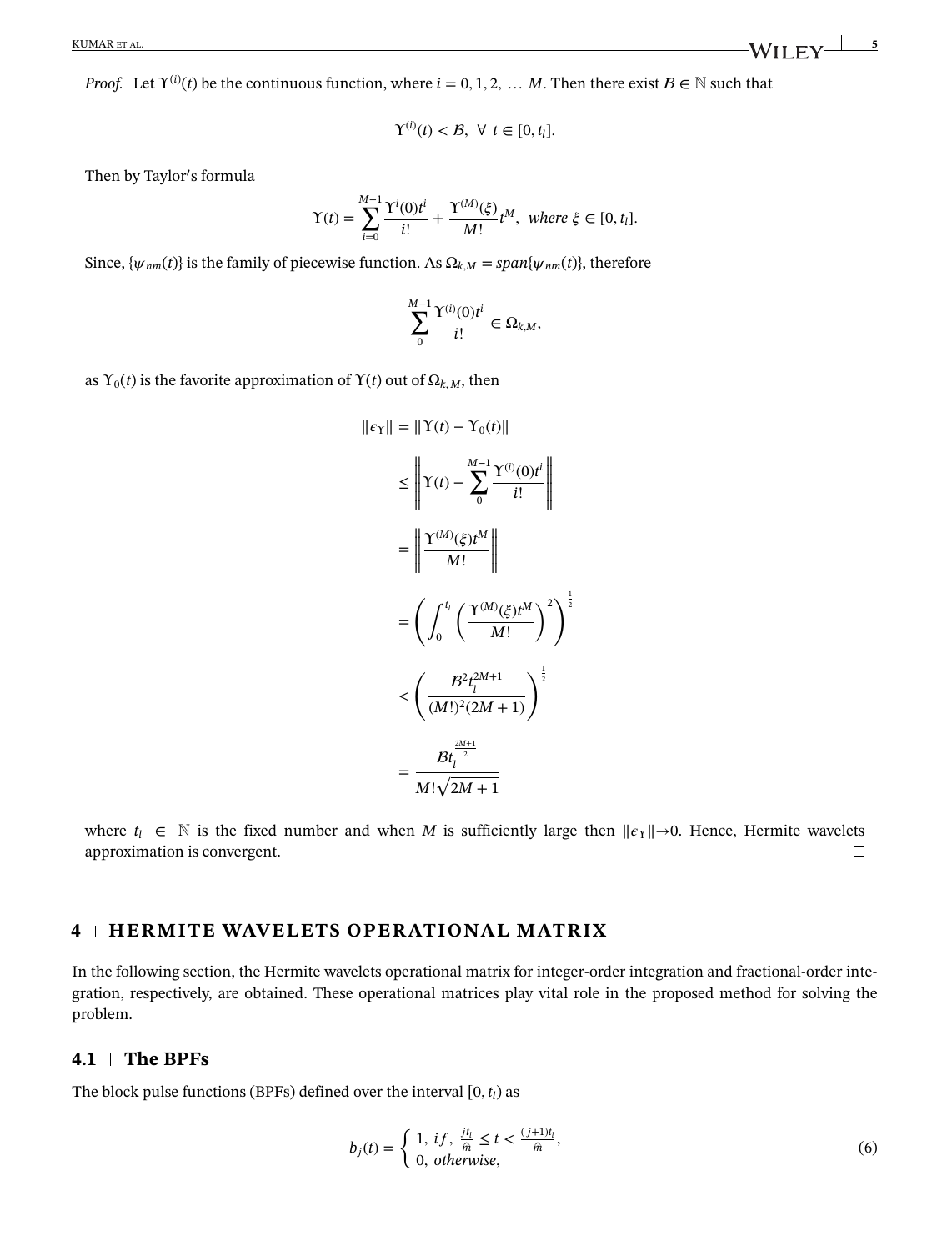(8)

where  $j = 0, 1, 2, \ldots, \hat{m}$  and  $B_{\hat{m}} = [b_1, b_2, b_3, \ldots, b_{\hat{m}}]$ . The useful properties of BPFs are listed in previous studies.<sup>48-51</sup> Here, we will use BPFs to construct the Hermite wavelets operational matrix of arbitrary-order integration.

$$
(I_t^{\alpha} \mathcal{B}_{\hat{m}})(t) \cong F^{\alpha} \mathcal{B}_{\hat{m}},
$$

$$
F_{\hat{m}\times\hat{m}}^{\alpha} = \frac{t_1^{\alpha}}{\hat{m}^{\alpha}\Gamma(\alpha+2)} \begin{pmatrix} 1 & \zeta_1 & \zeta_2 & \zeta_3 & \dots & \zeta_{\hat{m}-1} \\ 0 & 1 & \zeta_1 & \zeta_2 & \dots & \zeta_{\hat{m}-2} \\ 0 & 0 & 1 & \zeta_1 & \dots & \zeta_{\hat{m}-3} \\ \vdots & \vdots & \ddots & \ddots & \vdots & \vdots \\ 0 & 0 & \dots & 0 & 1 & \zeta_1 \\ 0 & 0 & \dots & 0 & 0 & 1 \end{pmatrix} . \tag{7}
$$

and  $\zeta_l = (l+1)^{\alpha+1} - 2l^{\alpha+1} + (l-1)^{\alpha+1}$ , for  $l = 1, 2, 3, \dots, m-1$ .

Now, we develop the Genocchi wavelets operational matrix for arbitrary-order integration, *P* . Let

$$
(I_t^{\alpha}\Psi)(t) \cong P^{\alpha}\Psi(t).
$$

Then,

$$
(I_t^{\alpha}\Psi)(t) \cong (I_t^{\alpha}\Psi \mathcal{B}_{\hat{m}})(t) = \Psi(I_t^{\alpha}\mathcal{B}_{\hat{m}})(t) \approx \Psi F^{\alpha}\mathcal{B}_{\hat{m}}.
$$

Hence,

$$
p^{\alpha}\Psi(t) \cong \Psi(t)F^{\alpha}\mathcal{B}_{\hat{m}}
$$

$$
p^{\alpha} = \phi_{m\hat{\times}\hat{m}} F^{\alpha} \phi_{m\hat{\times}\hat{m}}^{-1}.
$$

Using the above fact the operational matrix,  $P^{\alpha}$  for  $\alpha = 0.5$ ,  $M = 4$ ,  $k = 2$ , and  $t_l = 1$  is given as

$$
P_{8\times 8}^{\alpha} = \begin{pmatrix} 0.5124 & 0.4576 & 0.2897 & -0.2029 & -0.0426 & 0.0703 & 0.0330 & -0.0318 \\ 0 & 0.5124 & 0 & 0.2897 & 0 & -0.0755 & 0 & 0.0330 \\ -0.1003 & 0.1119 & -0.1758 & -0.2013 & 0.1804 & 0.0795 & -0.1007 & -0.0382 \\ 0 & -0.1003 & 0 & -0.1758 & 0 & 0.2811 & 0 & -0.1007 \\ -0.2842 & -0.3129 & 1.3904 & 0.0541 & -0.0145 & -0.0123 & 0.4045 & 0.0037 \\ 0 & -0.2842 & 0 & 1.3904 & 0 & -0.4191 & 0 & 0.4045 \\ 0.2478 & -0.6013 & 1.9440 & 0.8241 & -0.8078 & -0.3208 & 0.7418 & 0.1528 \\ 0 & -0.0364 & 0 & 3.3344 & 0 & -1.9687 & 0 & 1.1464 \end{pmatrix}.
$$

This is the operational matrix of BPFs of  $8 \times 8$  order.

### **5 PROPOSED METHODS**

We have formulated proposed schemes for the study of arbitrary-order COVID-19 infection system.

#### **5.1 The Hermite wavelets for arbitrary-order COVID-19 infection system**

 $\mathsf I$  $\mathbf l$  $\mathbf l$ ⎪  $\mathbf l$  $\mathbf l$  $\mathbf l$  $\mathsf{l}$  $\overline{\mathbf{r}}$ 

Let us consider a fractional model of arbitrary-order COVID-19 infection system as

$$
{}_{0}^{C}D_{t}^{\alpha}S(t) = {}^{1}\Lambda_{\widehat{m}}^{T}\Psi_{\widehat{m}}(t),
$$
  
\n
$$
{}_{0}^{C}D_{t}^{\alpha}\mathcal{E}(t) = {}^{2}\Lambda_{\widehat{m}}^{T}\Psi_{\widehat{m}}(t),
$$
  
\n
$$
{}_{0}^{C}D_{t}^{\alpha}\mathcal{I}(t) = {}^{3}\Lambda_{\widehat{m}}^{T}\Psi_{\widehat{m}}(t),
$$
  
\n
$$
{}_{0}^{C}D_{t}^{\alpha}\mathcal{A}(t) = {}^{4}\Lambda_{\widehat{m}}^{T}\Psi_{\widehat{m}}(t),
$$
  
\n
$$
{}_{0}^{C}D_{t}^{\alpha}\mathcal{R}(t) = {}^{5}\Lambda_{\widehat{m}}^{T}\Psi_{\widehat{m}}(t),
$$
  
\n
$$
{}_{0}^{C}D_{t}^{\alpha}\mathcal{Q}(t) = {}^{6}\Lambda_{\widehat{m}}^{T}\Psi_{\widehat{m}}(t),
$$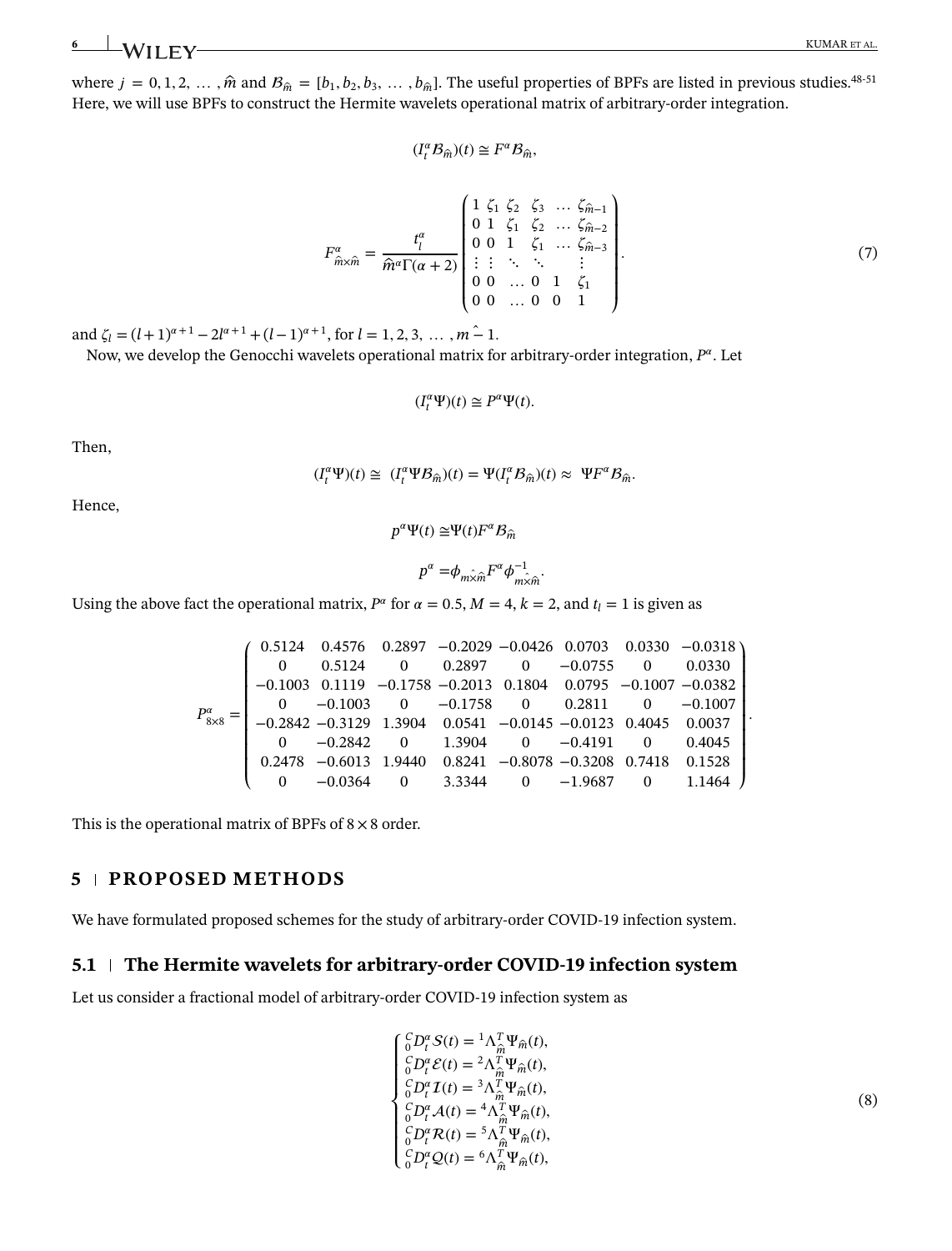where  ${}^{l}\Lambda_{\hat{m}}^T = [{}^{l}\Lambda_1, {}^{l}\Lambda_2, {}^{l}\Lambda_3, \dots, {}^{l}\Lambda_{\hat{m}}], l = 1, 2, 3, 4, 5, 6$  are unknown coefficients. By using the primary conditions and definition of arbitrary-order integral operator, we obtain

$$
\begin{cases}\nS(t) = I_t^{\alpha} C D_t^{\alpha} S(t) + S(0) \approx {}^1 \Lambda_m^T P_{\hat{m} \times \hat{m}}^{\alpha} \Psi_{\hat{m}}(t) + S(0), \\
\mathcal{E}(t) = I_t^{\alpha} C D_t^{\alpha} \mathcal{E}(t) + \mathcal{E}(0) \approx {}^2 \Lambda_m^T P_{\hat{m} \times \hat{m}}^{\alpha} \Psi_{\hat{m}}(t) + \mathcal{E}(0), \\
I(t) = I_t^{\alpha} C D_t^{\alpha} I(t) + I(0) \approx {}^3 \Lambda_m^T P_{\hat{m} \times \hat{m}}^{\alpha} \Psi_{\hat{m}}(t) + I(0), \\
\mathcal{A}(t) = I_t^{\alpha} C D_t^{\alpha} \mathcal{A}(t) + \mathcal{A}(0) \approx {}^4 \Lambda_m^T P_{\hat{m} \times \hat{m}}^{\alpha} \Psi_{\hat{m}}(t) + \mathcal{A}(0), \\
\mathcal{R}(t) = I_t^{\alpha} C D_t^{\alpha} \mathcal{R}(t) + \mathcal{R}(0) \approx {}^5 \Lambda_m^T P_{\hat{m} \times \hat{m}}^{\alpha} \Psi_{\hat{m}}(t) + \mathcal{R}(0), \\
Q(t) = I_t^{\alpha} C D_t^{\alpha} Q(t) + Q(0) \approx {}^6 \Lambda_m^T P_{\hat{m} \times \hat{m}}^{\alpha} \Psi_{\hat{m}}(t) + Q(0).\n\end{cases}
$$
\n(9)

Further, using the properties of BPFs in (9), we obtain

$$
\begin{cases}\nS(t) = {}^{1}\Lambda_{\hat{m}}^{T} P_{\hat{m}\times\hat{m}}^{\alpha} \Phi_{\hat{m}\times\hat{m}} B_{\hat{m}} + S(0), \\
\mathcal{E}(t) = {}^{2}\Lambda_{\hat{m}}^{T} P_{\hat{m}\times\hat{m}}^{\alpha} \Phi_{\hat{m}\times\hat{m}} B_{\hat{m}} + \mathcal{E}(0), \\
I(t) = {}^{3}\Lambda_{\hat{n}}^{T} P_{\hat{m}\times\hat{m}}^{\alpha} \Phi_{\hat{m}\times\hat{m}} B_{\hat{m}} + I(0), \\
\mathcal{A}(t) = {}^{4}\Lambda_{\hat{m}}^{T} P_{\hat{m}\times\hat{m}}^{\alpha} \Phi_{\hat{m}\times\hat{m}} B_{\hat{m}} + \mathcal{A}(0), \\
R(t) = {}^{5}\Lambda_{\hat{m}}^{T} P_{\hat{m}\times\hat{m}}^{\alpha} \Phi_{\hat{m}\times\hat{m}} B_{\hat{m}} + R(0), \\
Q(t) = {}^{6}\Lambda_{\hat{m}}^{T} P_{\hat{m}\times\hat{m}}^{\alpha} \Phi_{\hat{m}\times\hat{m}} B_{\hat{m}} + Q(0).\n\end{cases}
$$
\n(10)

Then, we have

$$
S(t)I(t) = ({}^{1}\Lambda_{\hat{m}}^{T}P_{\hat{m}\times\hat{m}}^{\alpha}\Phi_{\hat{m}\times\hat{m}}B_{\hat{m}} + S(0))({}^{3}\Lambda_{\hat{m}}^{T}P_{\hat{m}\times\hat{m}}^{\alpha}\Phi_{\hat{m}\times\hat{m}}B_{\hat{m}} + I(0))
$$
  
\n
$$
= ({}^{1}\Lambda_{\hat{m}}^{T}P_{\hat{m}\times\hat{m}}^{\alpha}\Phi_{\hat{m}\times\hat{m}}\otimes {}^{3}\Lambda_{\hat{m}}^{T}P_{\hat{m}\times\hat{m}}^{\alpha}\Phi_{\hat{m}\times\hat{m}})B_{\hat{m}}
$$
  
\n
$$
+ I(0){}^{1}\Lambda_{\hat{m}}^{T}P_{\hat{m}\times\hat{m}}^{\alpha}\Phi_{\hat{m}\times\hat{m}} + S(0){}^{3}\Lambda_{\hat{m}}^{T}P_{\hat{m}\times\hat{m}}^{\alpha}\Phi_{\hat{m}\times\hat{m}}B_{\hat{m}}
$$
  
\n
$$
+ S(0)I(0)[1,1,\ldots,1]_{1\times\hat{m}}B_{\hat{m}}, \qquad (11)
$$

and

$$
S(t)Q(t) = ({}^{1}\Lambda_{\hat{m}}^{T}P_{\hat{m}\times\hat{m}}^{\alpha}\Phi_{\hat{m}\times\hat{m}}B_{\hat{m}} + S(0))({}^{6}\Lambda_{\hat{m}}^{T}P_{\hat{m}\times\hat{m}}^{\alpha}\Phi_{\hat{m}\times\hat{m}}B_{\hat{m}} + Q(0))
$$
  
\n
$$
= ({}^{1}\Lambda_{\hat{m}}^{T}P_{\hat{m}\times\hat{m}}^{\alpha}\Phi_{\hat{m}\times\hat{m}} \otimes {}^{6}\Lambda_{\hat{m}}^{T}P_{\hat{m}\times\hat{m}}^{\alpha}\Phi_{\hat{m}\times\hat{m}})B_{\hat{m}}
$$
  
\n
$$
+ Q(0){}^{1}\Lambda_{\hat{m}}^{T}P_{\hat{m}\times\hat{m}}^{\alpha}\Phi_{\hat{m}\times\hat{m}} + S(0){}^{6}\Lambda_{\hat{m}}^{T}P_{\hat{m}\times\hat{m}}^{\alpha}\Phi_{\hat{m}\times\hat{m}}B_{\hat{m}}
$$
  
\n
$$
+ S(0)Q(0)[1,1,\ldots,1]_{1\times\hat{m}}B_{\hat{m}}.
$$
  
\n(12)

Now, we substitute Equations (8), (10), (11), and (12) into the COVID-19 model (1) of fractional order; we obtain the system of algebraic equations. By adopting, Newton iteration method to solve nonlinear algebraic equations; we can find the anonymous coefficients. On substituting anonymous coefficients into the (10), we can achieve the required solutions.

#### **5.2 The ABM predictor corrector scheme for COVID-19 model**

Here, mainly we will describe that famous numerical scheme ABM method as a pair to construct a predictor–corrector method to solve arbitrary-order COVID-19 infection system. On applying ABM method<sup>52,53</sup> on Equation (1), we obtained the predictor values and the corresponding corrector values as follows. To change it into discrete form, let  $h = t_l - 0/\hat{m}$ ,  $t_n = nh$ ,  $n = 0, 1, 2, \ldots, \hat{m} - 1$ , and  $\alpha \in (0, 1]$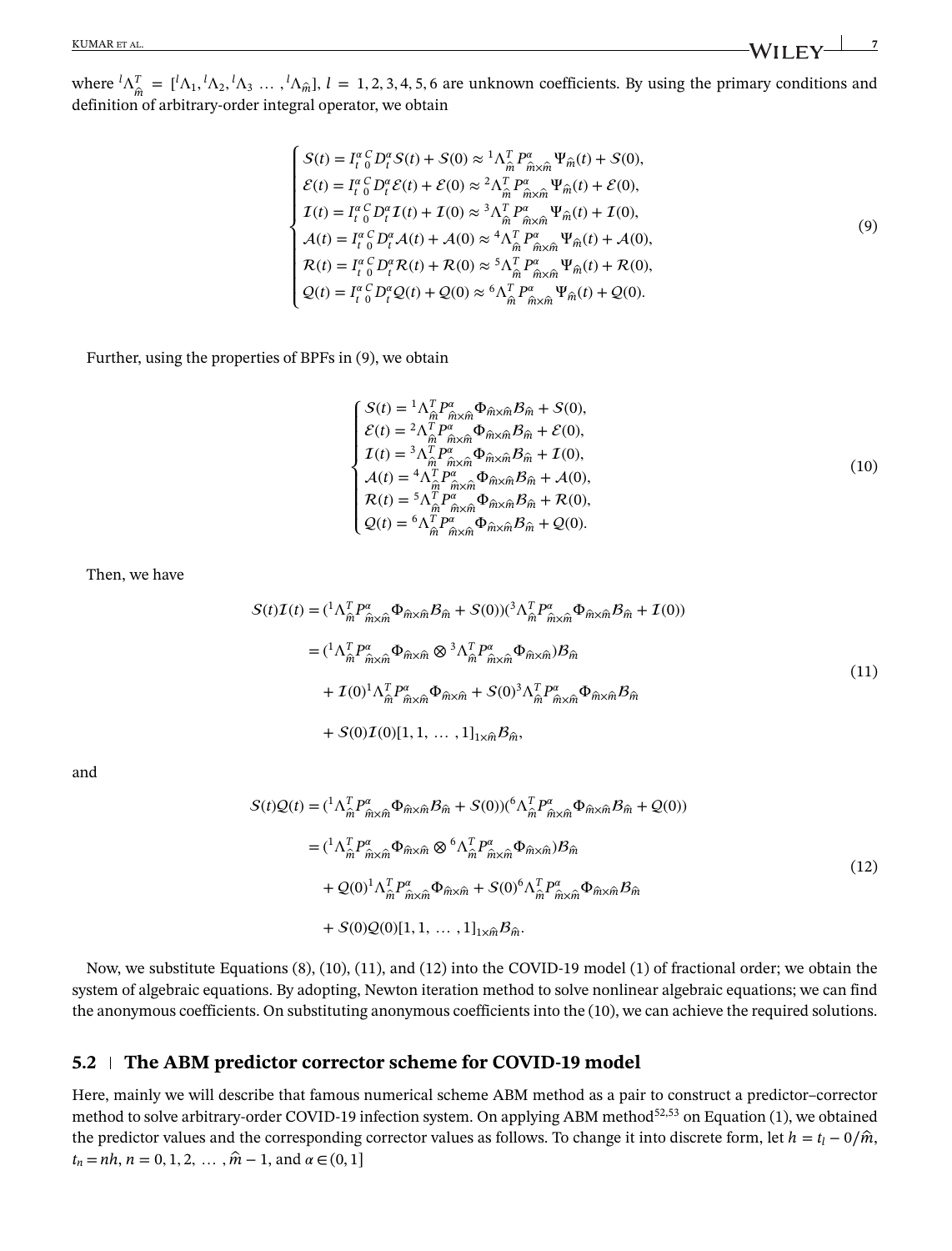**8** WILEY KUMAR ET AL.

$$
S_{n+1} = S(0) + \frac{h^{\alpha}}{\Gamma(\alpha+2)} \left( \Delta - \lambda S_{n+1}^{p} - \frac{\varphi S_{n+1}^{p}(I_{n+1}^{p} + \beta A_{n+1}^{p})}{\mathcal{N}} - \gamma S_{n+1}^{p} Q_{n+1}^{p} \right) + \frac{h^{\alpha}}{\Gamma(\alpha+2)} \sum_{j=0}^{n} a_{j,n+1} \left( \Delta - \lambda S_{j} - \frac{\varphi S_{j}(I_{j} + \beta A_{j}^{p})}{\mathcal{N}} - \gamma S_{j} Q_{j} \right),
$$
  

$$
\mathcal{E}_{n+1} = \mathcal{E}(0) + \frac{h^{\alpha}}{\Gamma(\alpha+2)} \left( \frac{\varphi S_{n+1}^{p}(I_{n+1}^{p} + \beta A_{n+1}^{p})}{\mathcal{N}} + \gamma S_{n+1}^{p} Q_{n+1}^{p} - (1 - \theta) \delta \mathcal{E}_{j}^{p} - \theta \mu \mathcal{E}_{n+1}^{p} - \lambda \mathcal{E}_{n+1}^{p} \right) + \frac{h^{\alpha}}{\Gamma(\alpha+2)} \sum_{j=0}^{n} a_{j,n+1} \left( \frac{\varphi S_{j}(I_{j} + \beta A_{j})}{\mathcal{N}} + \gamma S_{j} Q_{j} - (1 - \theta) \delta \mathcal{E}_{j} - \theta \mu \mathcal{E}_{j} - \lambda \mathcal{E}_{j} \right),
$$
  

$$
I_{n+1} = I(0) + \frac{h^{\alpha}}{\Gamma(\alpha+2)} \left( (1 - \theta) \delta \mathcal{E}_{n+1}^{p} - (\sigma + \lambda) I_{n+1}^{p} \right)
$$
  
+ \frac{h^{\alpha}}{\Gamma(\alpha+2)} \sum\_{j=0}^{n} a\_{j,n+1} \left( (1 - \theta) \delta \mathcal{E}\_{j} - (\sigma + \lambda) I\_{j} \right),  

$$
\mathcal{A}_{n+1} = A(0) + \frac{h^{\alpha}}{\Gamma(\alpha+2)} \left( \theta \mu \mathcal{E}_{n+1}^{p} - (\rho + \lambda) A_{n+1}^{p} \right) + \frac{h^{\alpha}}{\Gamma(\alpha+2)} \sum_{j=0}^{n} a_{j,n+1} \left( \theta \mu \
$$

where

$$
a_{j,n+1} = \begin{cases} n^{\alpha+1} - (n-\alpha)(n+1)^{\alpha}, & \text{if } j = 0, \\ (n-j+2)^{\alpha+1} + (n-j)^{\alpha+1} - 2(n-j+1)^{\alpha+1}, & \text{if } 0 \le j \le n, \\ 1, & \text{if } j = 1, \end{cases}
$$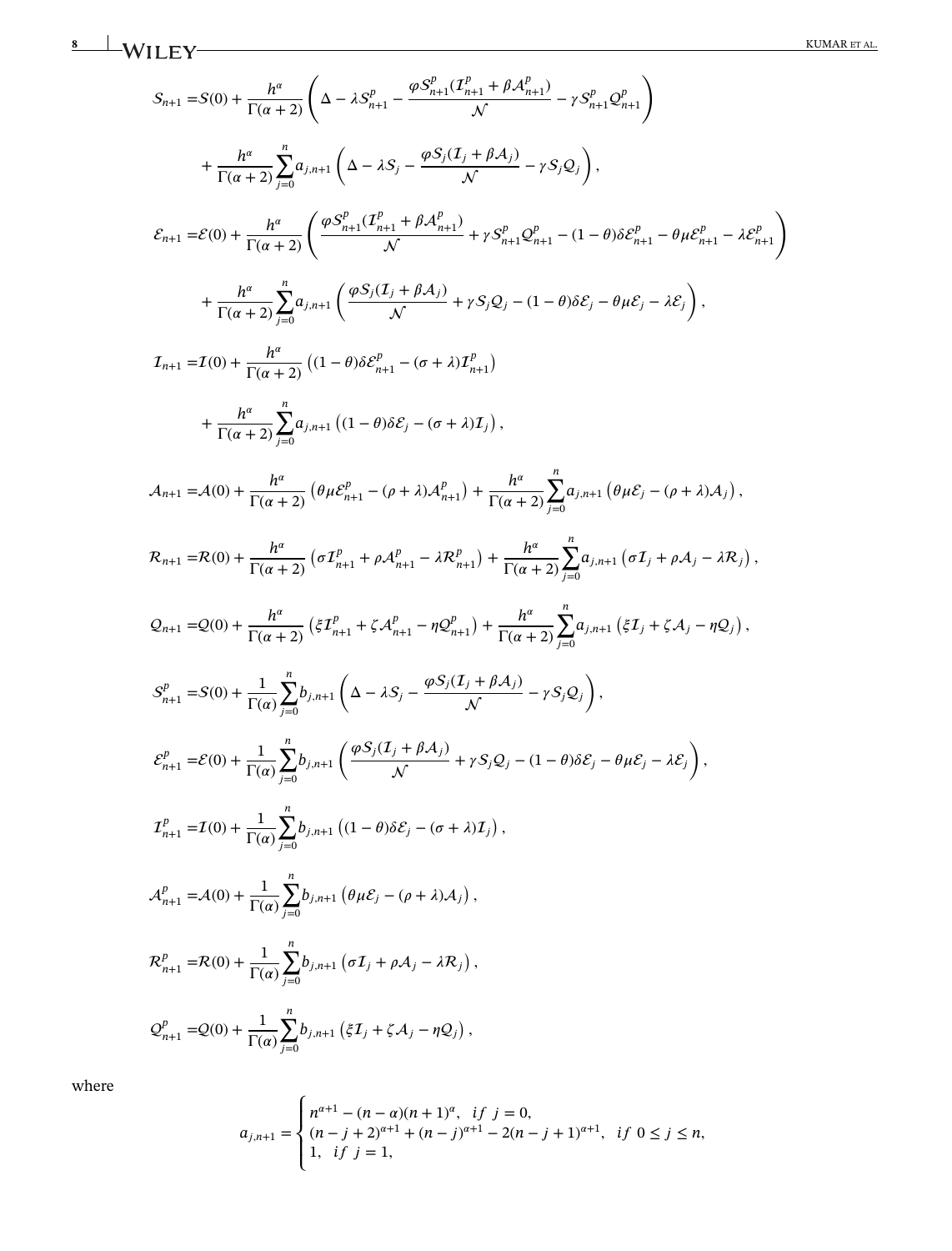$$
b_{j,n+1} = \frac{h^{\alpha}}{\alpha}((n+1-j)^{\alpha} - (n-j)^{\alpha}), \ 0 \le j \le n.
$$

This is the formulation of arbitrary-order COVID-19 infection system by using ABM scheme.

## **6 NUMERICAL DEVELOPMENTS AND ARGUMENTS**

The primary objective of proposed section is to present numerical simulation and graphical illustration of susceptible, exposed, infected, and recovered individuals of the arbitrary-order COVID-19 infection system. Further, we observed the many behaviors susceptible, exposed, infected, and recovered peoples in arbitrary-order COVID-19 infection system by using Hermite wavelet and ABM methods. A comparative study of the susceptible, exposed, infected, and recovered individuals is represented through portrayed 03-20.

Here, we consider the arbitrary-order COVID-19 infection system with primary cases  $S(0) = \omega_1 = 480021700, \mathcal{E}(0) = 100000$  $\omega_2 = 1724266, I(0) = \omega_3 = 745, A(0) = \omega_4 = 413, R(0) = \omega_5 = 66, \text{ and } Q(0) = \omega_6 = 1000000 \text{ and total primary public}$  $\mathcal{N} = 481747192$ , which is the 35% of the total public in India. Further, in 2019, the life expectancy in the India is 69.50



**FIGURE 3** Plot of susceptible people for obtained solutions by HWM and ABM at  $M = 4$ ,  $k = 6$ , and  $\alpha = 1$  [Colour figure can be viewed at wileyonlinelibrary.com]

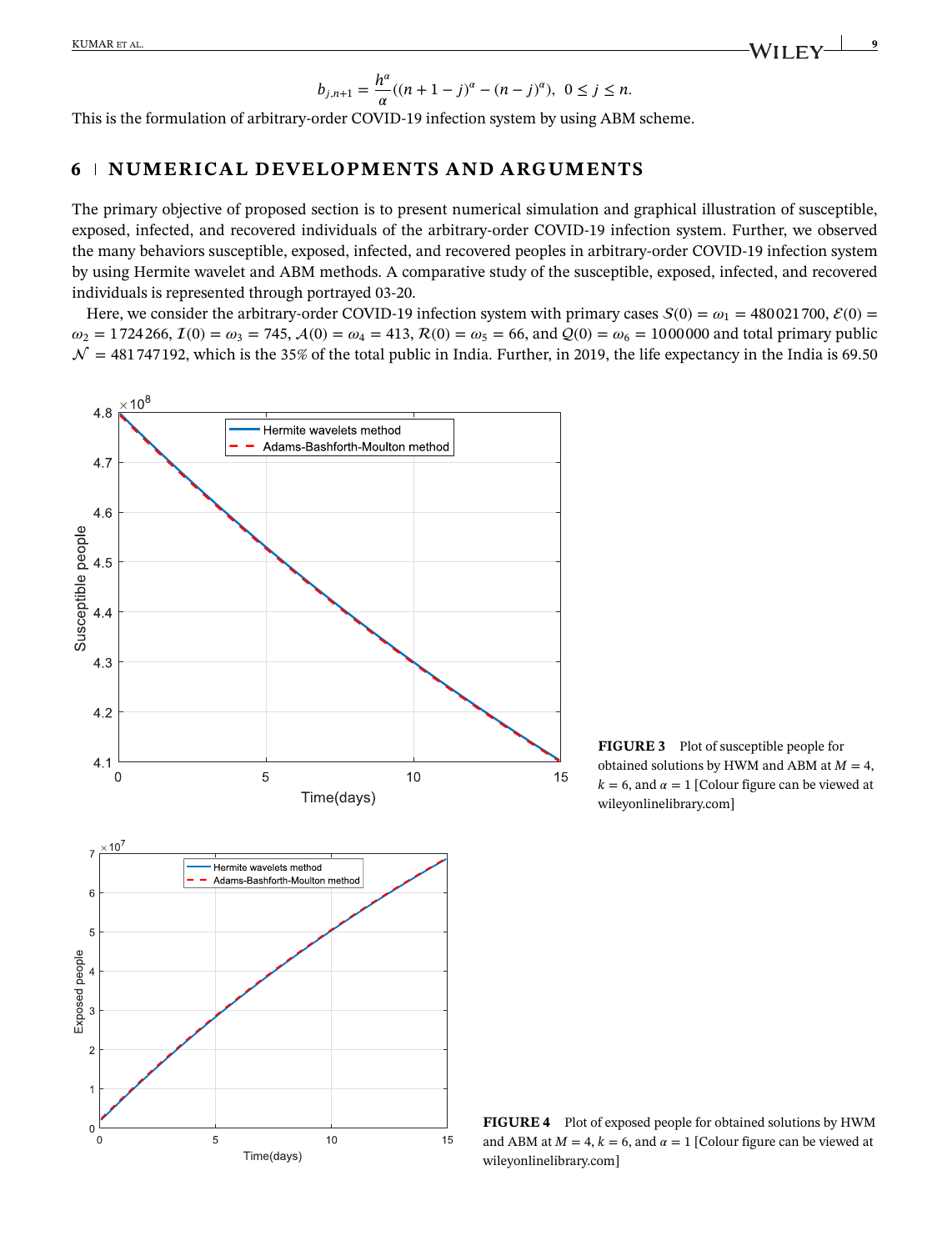**FIGURE 5** Plot of infected people for obtained solutions by HWM and ABM at  $M = 4$ ,  $k = 6$ , and  $\alpha = 1$  [Colour figure can be viewed at wileyonlinelibrary.com]



**FIGURE 6** Plot of asymptotically infected people for obtained solutions by HWM and ABM at  $M = 4$ ,  $k = 6$ , and  $\alpha = 1$  [Colour figure can be viewed at wileyonlinelibrary.com]

**FIGURE 7** Plot of recovered people for obtained solutions by HWM and ABM at  $M = 4$ ,  $k = 6$ , and  $\alpha = 1$  [Colour figure can be viewed at wileyonlinelibrary.com]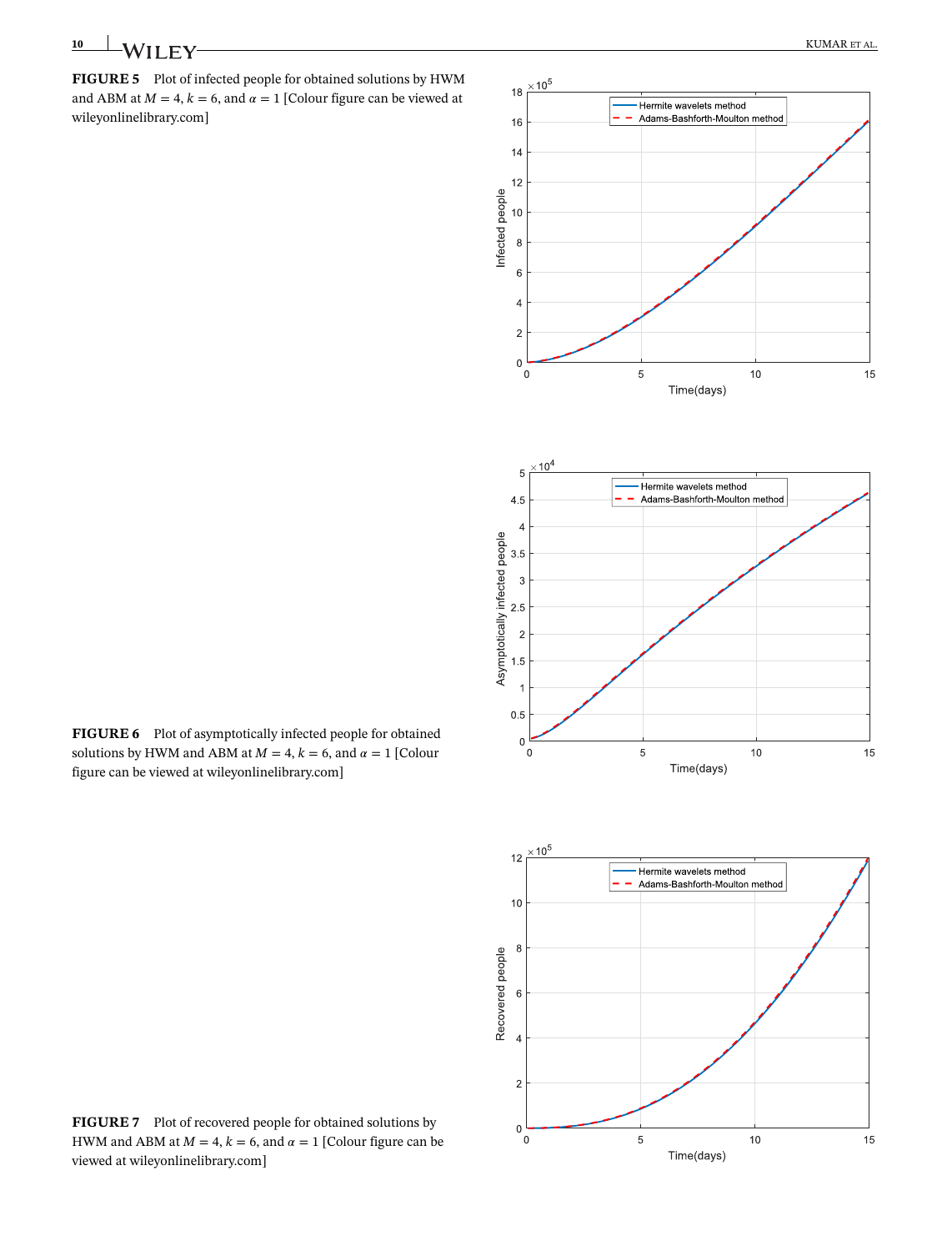



**FIGURE 8** Plot of reservoir people for obtained solutions by HWM and ABM at  $M = 4$ ,  $k = 6$ , and  $\alpha = 1$  [Colour figure can be viewed at wileyonlinelibrary.com]

**FIGURE 9** Plot of susceptible people for different values of  $\alpha$ [Colour figure can be viewed at wileyonlinelibrary.com]



**FIGURE 10** Surface plot of susceptible people for  $0 < \alpha < 1$  and  $0 \le t \le 100$  [Colour figure can be viewed at wileyonlinelibrary.com]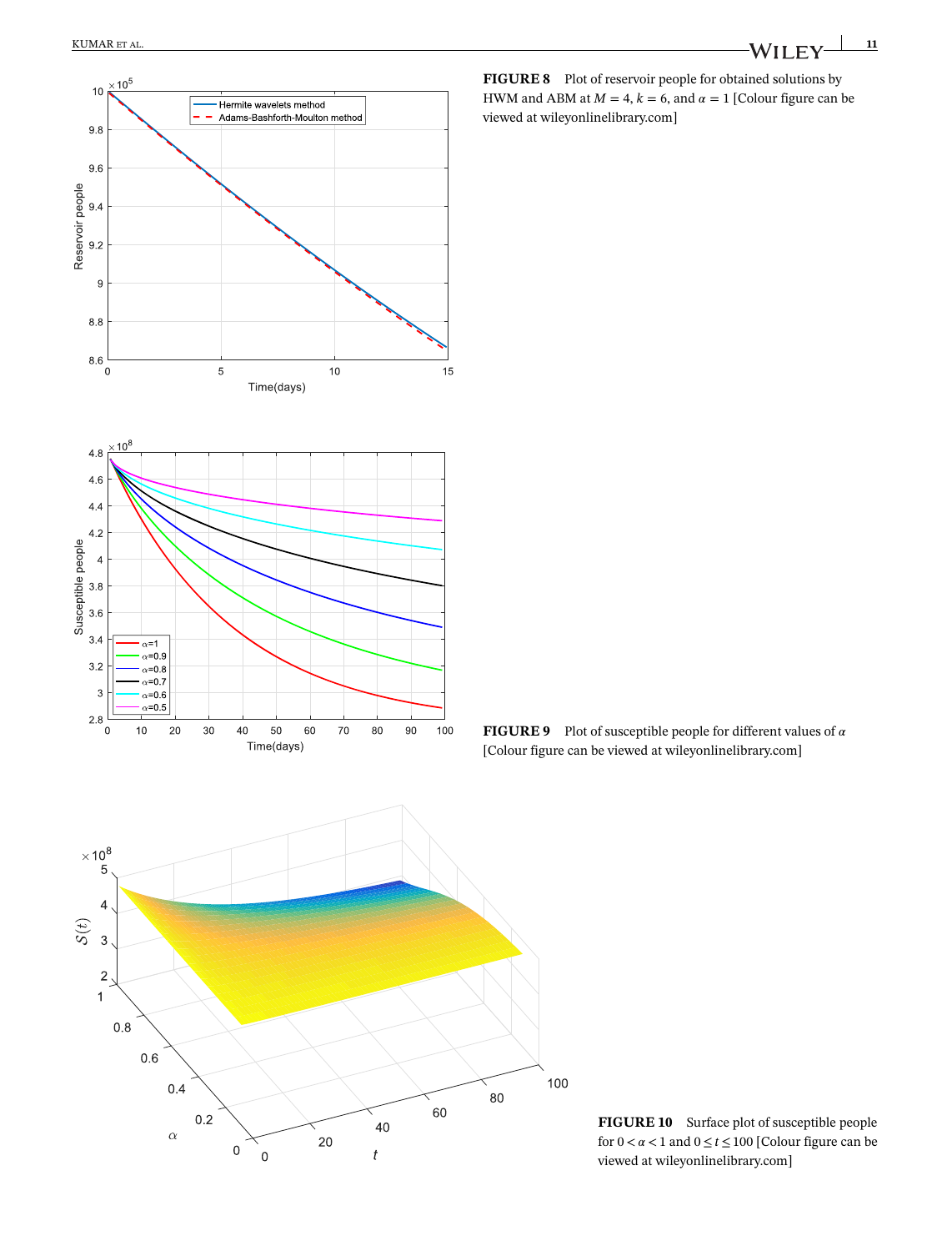#### **FIGURE 11** Plot of exposed people for different values of  $\alpha$ [Colour figure can be viewed at wileyonlinelibrary.com]



**FIGURE 12** Surface plot of exposed people for  $0 < \alpha < 1$  and  $0 \le t \le 100$  [Colour figure can be viewed at wileyonlinelibrary.com]

**FIGURE 13** Plot of infected people for different values of  $\alpha$ [Colour figure can be viewed at wileyonlinelibrary.com]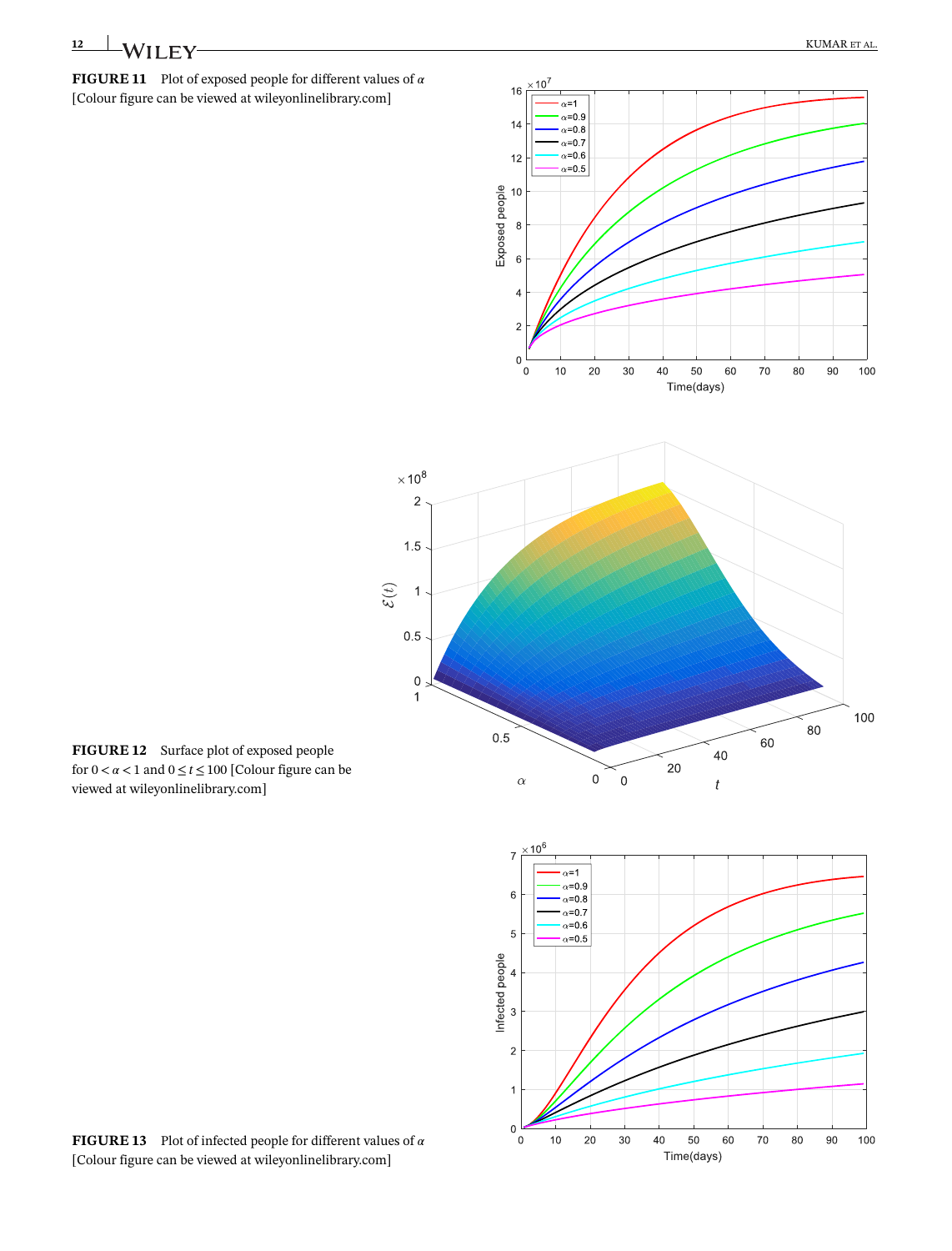KUMAR ET AL. **13 13** 

then total mortality percentage  $\lambda = 1/69.50$  per year. The Birth percentage is  $\Delta = \mathcal{N} \times \lambda = 6931614.27$  (estimated), contact percentage ( $\varphi$ ) = 0.25, transmission rate ( $\beta$ ) = 0.5944, development duration ( $\delta$ ) = 0.0047876, incubation duration  $(\mu) = 0.05$ , the ratio of asymptomatic infection ( $\phi$ ) = 0.01243, infection transmission coefficient ( $\gamma$ ) = 0.1231 × 10<sup>7</sup>, readjustment percentage of  $I(\sigma) = 0.09871$ , recovery percentage of  $A(\rho) = 0.854302$ , share of the infection to Q by I  $(\xi) = 0.000398$ , contribution of the infection to Q by  $A(\zeta) = 0.001$ , and erasing percentage of infection to  $Q(\eta) = 0.01$ in which parameters are either estimated or fitted.<sup>5</sup> The numerical solutions obtained by Hermite wavelets method and ABM are displayed in Figures 3–8. Further, we noticed that the arbitrary-order derivative has a remarkable effect on the dynamics of COVID-19. Susceptible individual  $S(t)$ , exposed individual  $\mathcal{E}(t)$ , infected individual  $\mathcal{I}(t)$ , asymptotic infected individual  $A(t)$ , recovered individual  $R(t)$ , and individual in reservoir  $Q(t)$  against time *t* in days for large amounts of  $\alpha$  are displayed in Figures 9–20. Moreover, we observe that the fractional operator provides more flexibility than the integer operator. It is observed that the COVID-19 infection mathematical model depends on time fractional derivative; the current study may guidance to figure out the harmful virus.

Illustration 3 displays behaviors of susceptible peoples by using Hermite wavelet method, and a comparison study through Illustration 1 represented between susceptible peoples in arbitrary-order COVID-19 infection system by using Hermite wavelet and ABM methods at  $M = 4, k = 6$ , and  $\alpha = 1$ . The number of susceptible peoples is decreasing in arbitrary-order COVID-19 infection system. We observed that nature of the susceptible peoples is identical by both schemes. Illustrations 4–7 display the nature of exposed, infected, asymptotically infected, and recovered peoples in



**FIGURE 14** Surface plot of asymptotically infected people for  $0 < \alpha < 1$  and  $0 \le t \le 100$ [Colour figure can be viewed at wileyonlinelibrary.com]

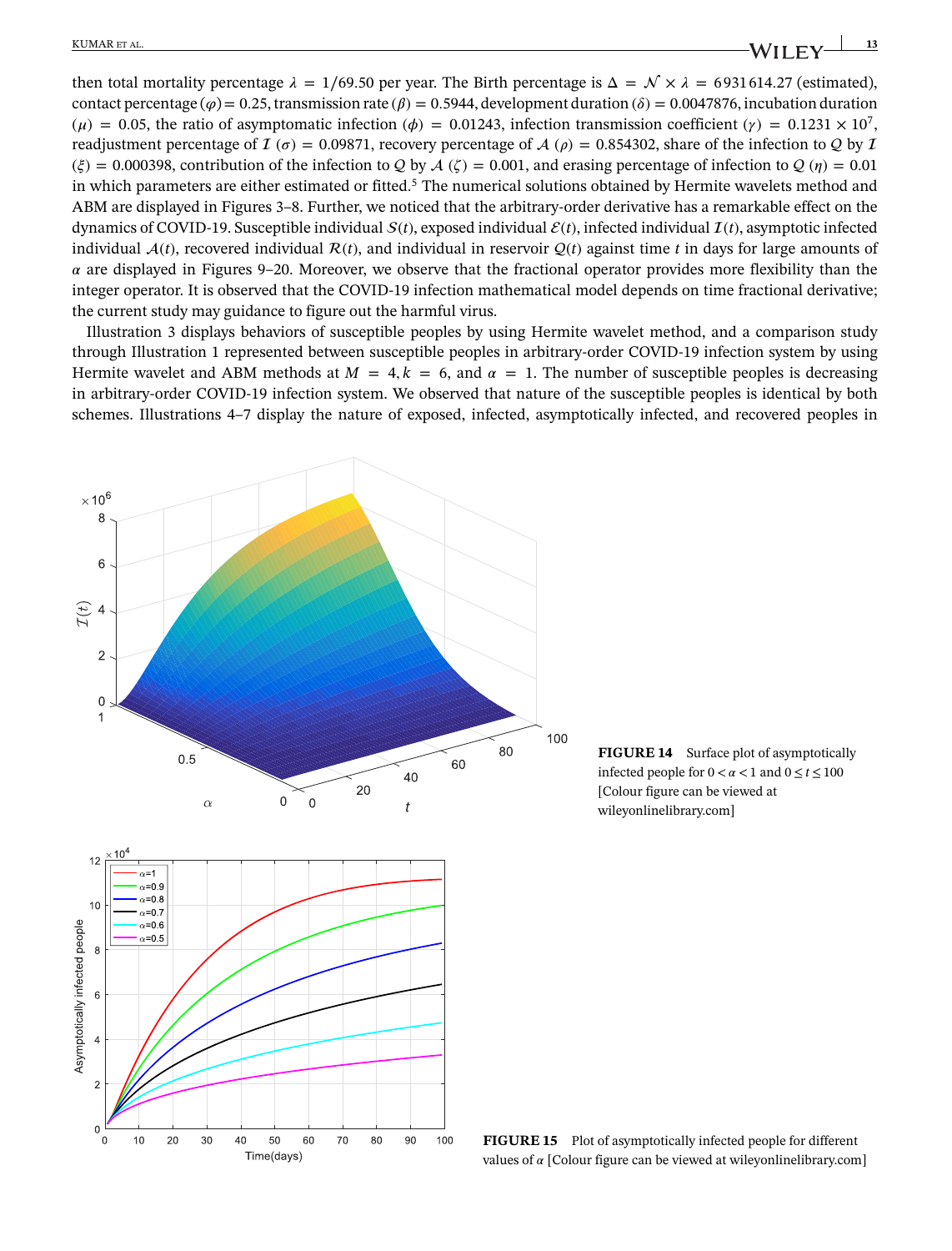# **14 WII FV KUMAR ET AL.**

**FIGURE 16** Surface plot of asymptotically infected people for  $0 < \alpha < 1$  and  $0 \le t \le 100$ [Colour figure can be viewed at wileyonlinelibrary.com]



60

40

 $\boldsymbol{t}$ 

 $20$ 

 $0 \t 0$ 

 $0.5$ 

 $\alpha$ 

**FIGURE 17** Plot of recovered people for different values of  $\alpha$ [Colour figure can be viewed at wileyonlinelibrary.com]

**FIGURE 18** Surface plot of recovered people for  $0 < \alpha < 1$  and  $0 \le t \le 100$  [Colour figure can be viewed at wileyonlinelibrary.com]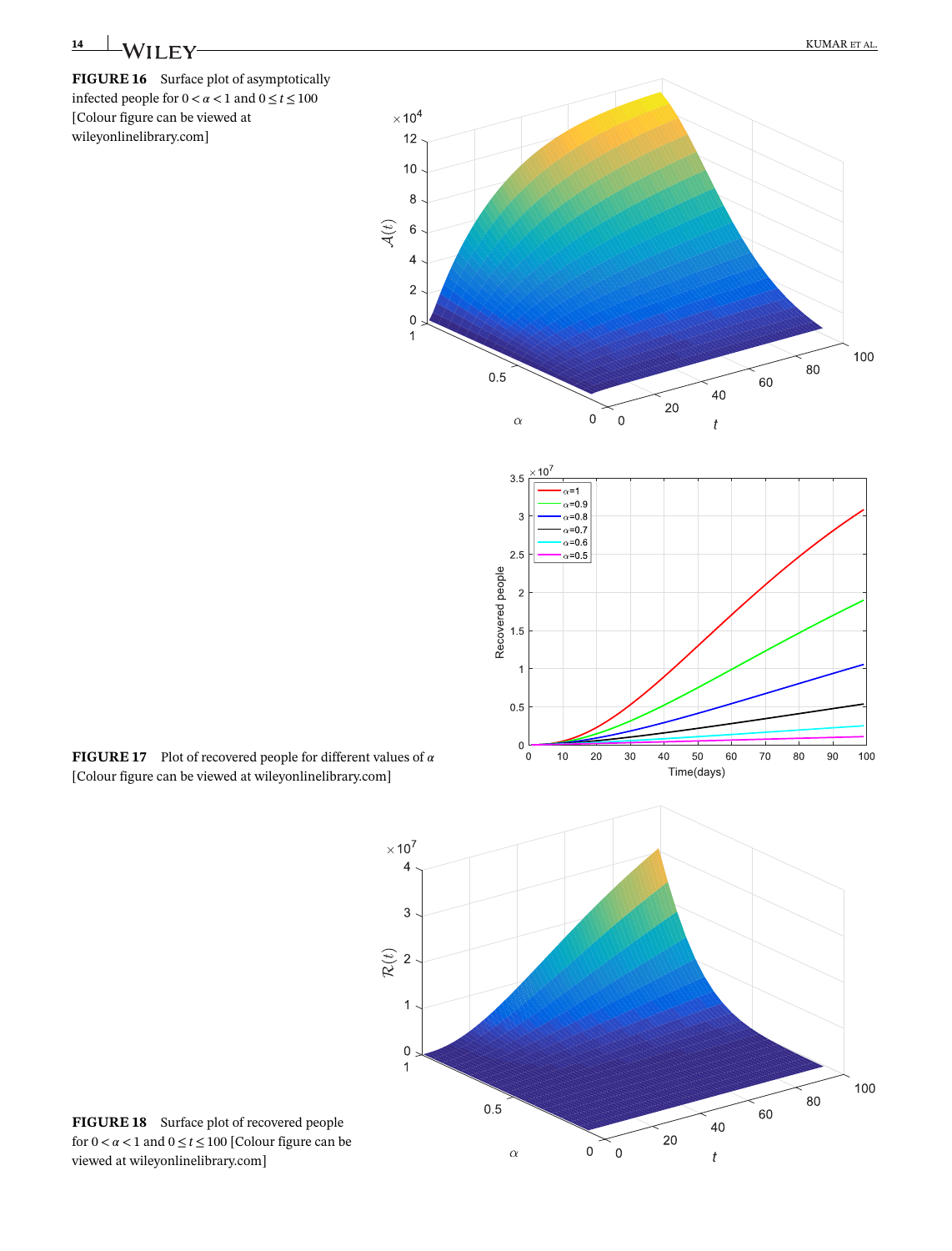

arbitrary-order COVID-19 infection system by using Hermite wavelet and ABM methods at  $M = 4, k = 6$ , and  $\alpha = 1$ . Further, we observed through Illustrations 4–7 that the number of exposed, infected, asymptotically infected, and recovered peoples is continuously increasing in arbitrary-order COVID-19 infection system, but it is also notice from figure 7 that the total number of recovered peoples is increasing very fast according time. It is also observed through monthly serological survey on COVID-19 that the total number recovery peoples has been jumped. The recovery rate stands at 64.53% among COVID-19 patients. Further, various nature of susceptible, exposed, infected, and recovered individuals in arbitrary-order COVID-19 infection system represented by various Figures 8–20.

#### **7 CONCLUSION**

Novel coronavirus is a extremely infectious infection worldwide. The thousand certified cases and thousands of infection have been reported in various countries. The infection has turn into outbreak, disturbing almost all countries of the world, and has caused enormous budgetary, social, and psychological load on countries. In this article, the COVID-19 infection mathematical model has been determined numerically via Hermite wavelets scheme. Moreover, solutions obtained by Hermite wavelets are compared with solutions obtained by ABM predictor corrector scheme. Firstly, Hermite wavelets function approximation and convergence investigation have been recommended. In other way, an arbitrary-order integral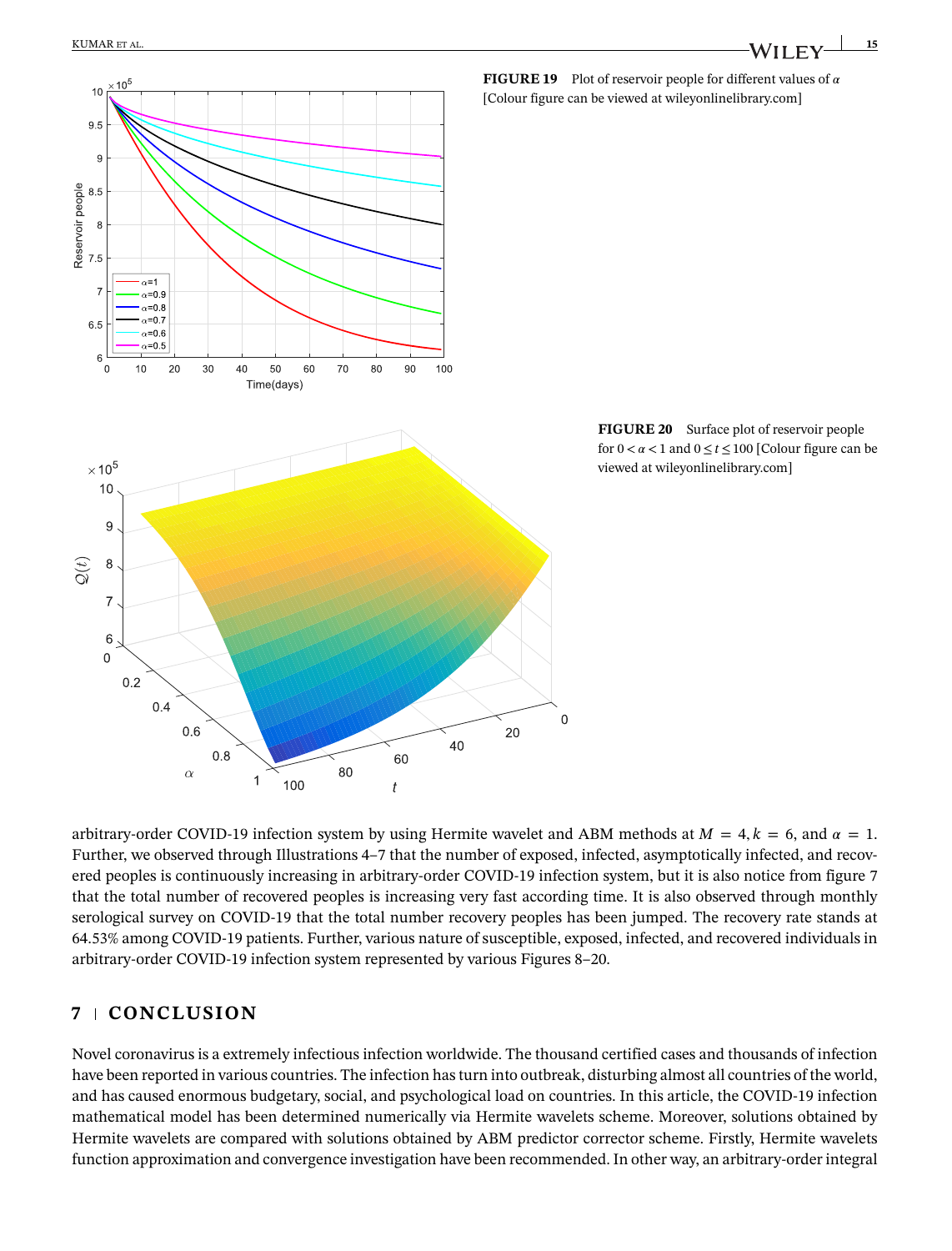operator for [0, *tl*] has been derived by which the COVID-19 infection can be reconstructed into simply determined system of algebraic equations. Finally, we have analyzed the results through graphically.

It was concluded that susceptible peoples contract the infection through direct contact with infected individuals, as well as indirectly through the presence of coronavirus in the environment. Further, we have examined through study that there is no best option other than social distancing, isolation, and palliative measures in present time.

#### **ACKNOWLEDGEMENT**

This research is supported by Ajman University grant 2020-COVID-19-07.

## **ORCID**

*Sunil Kumar* https://orcid.org/0000-0003-0620-1068

#### **REFERENCES**

- 1. World Health Organization. Coronavirus disease 2019. https://www.who.int/emergencies/diseases/novel-coronavirus-2019; 2020.
- 2. Editorial. The continuing 2019-ncov epidemic threat of novel coronaviruses to global health—the latest 2019 novel coronavirus outbreak in Wuhan, China. *Int J Infect Dis*. 2020;91(1):264-266.
- 3. Lin Q, Zhao S, Gao D, et al. A conceptual model for the coronavirus disease 2019 (COVID-19) outbreak in Wuhan, China with individual reaction and governmental action. *Int J Infect Dis*. 2020;93:211-216.
- 4. Chen T-M, Rui J, Wang Q-P, Zhao Z-Y, Cui J-A, Yin L. A mathematical model for simulating the phase-based transmissibility of a novel coronavirus. *Infect Dis Poverty*. 2020;9(1):1-8.
- 5. Khan MA, Atangana A. Modeling the dynamics of novel coronavirus (2019-ncov) with fractional derivative. *Alex Eng J*. 2020;59(4):2379-2389.
- 6. World Health Organization. "Who covid-19 situation report 29". PDF; 2020.
- 7. Volpert V, Banerjee M, Petrovskii S. On a quarantine model of coronavirus infection and data analysis. *Math Model Nat Pheno*. 2020;15:24.
- 8. Kucharski AJ, Russell TW, Diamond C, et al. Early dynamics of transmission and control of covid-19: a mathematical modelling study. *Lancet Infect Dis*. 2020;20(5):553-558. https://doi.org/10.1016/S1473-3099(20)30144-4
- 9. Ahmed I, Baba IA, Yusuf A, Kumam P, Kumam W. Analysis of Caputo fractional-order model for COVID-19 with lockdown. *Adv Differ Equ*. 2020;2020(1):1-14.
- 10. Gao W, Baskonus HM, Shi L. New investigation of bats-hosts-reservoir-people coronavirus model and application to 2019-ncov system. *Adv Differ Equ*. 2020;2020(1):1-11.
- 11. Podlubny I. *Fractional Differential Equations: An Introduction to Fractional Derivatives, Fractional Differential Equations, to Methods of their Solution and Some of their Applications*. Academic Press: Elsevier; 1998.
- 12. Kumar S, Kumar R, Singh J, Nisar KS, Kumar D. An efficient numerical scheme for fractional model of HIV-1 infection of CD4+ T-cells with the effect of antiviral drug therapy. *Alex Eng J*. 2020;59(4):2053-2064.
- 13. Kumar S, Kumar R, Agarwal RP, Samet B. A study of fractional Lotka-Volterra population model using Haar wavelet and Adams-Bashforth-Moulton methods. *Math Methods Appl Sci*. 2020;43(7):4460-4471.
- 14. Ghanbari B, Kumar S, Kumar R. A study of behaviour for immune and tumor cells in immunogenetic tumour model with non-singular fractional derivative. *Chaos Soliton Fract*. 2020;133:109619.
- 15. Mohammadi F, Moradi L, Baleanu D, Jajarmi A. A hybrid functions numerical scheme for fractional optimal control problems: Application to nonanalytic dynamic systems. *J Vib Control*. 2018;24(21):5030-5043.
- 16. Jajarmi A, Baleanu D. On the fractional optimal control problems with a general derivative operator. *Asian J Control*. 2019:1-10. https:// doi.org/10.1002/asjc.2282
- 17. Sajjadi SS, Baleanu D, Jajarmi A, Pirouz HM. A new adaptive synchronization and hyperchaos control of a biological snap oscillator. *Chaos Soliton Fract*. 2020;138:109919.
- 18. Jajarmi A, Yusuf A, Baleanu D, Inc M. A new fractional HRSV model and its optimal control: a non-singular operator approach. *Physica A-Stat Mech Appl*. 2020;547:123860.
- 19. Qureshi S, Yusuf A. Modeling chickenpox disease with fractional derivatives: from caputo to atangana-baleanu. *Chaos Solitons Fractals*. 2019;122:111-118.
- 20. Baba IA, Olamilekan LI, Yusuf A, Baleanu D. Analysis of meningitis model: a case study of northern Nigeria. *AIMS Bioeng*. 2020;7(4):179.
- 21. Qureshi S, Yusuf A, Ali Shaikh A, Inc M, Baleanu D. Mathematical modeling for adsorption process of dye removal nonlinear equation using power law and exponentially decaying kernels. *Chaos: An Interdisciplinary J Nonlinear Sci*. 2020;30(4):043106.
- 22. Srivastava MH, Ahmad H, Ahmad I, Thounthong P, Khan NM. Numerical simulation of three-dimensional fractional-order convection-diffusion pdes by a local meshless method. *Therm Sci*. 2020:210-210.
- 23. Ahmad I, Ahmad H, Thounthong P, Chu Y-M, Cesarano C. Solution of multi-term time-fractional pde models arising in mathematical biology and physics by local meshless method. *Symmetry*. 2020;12(7):1195.